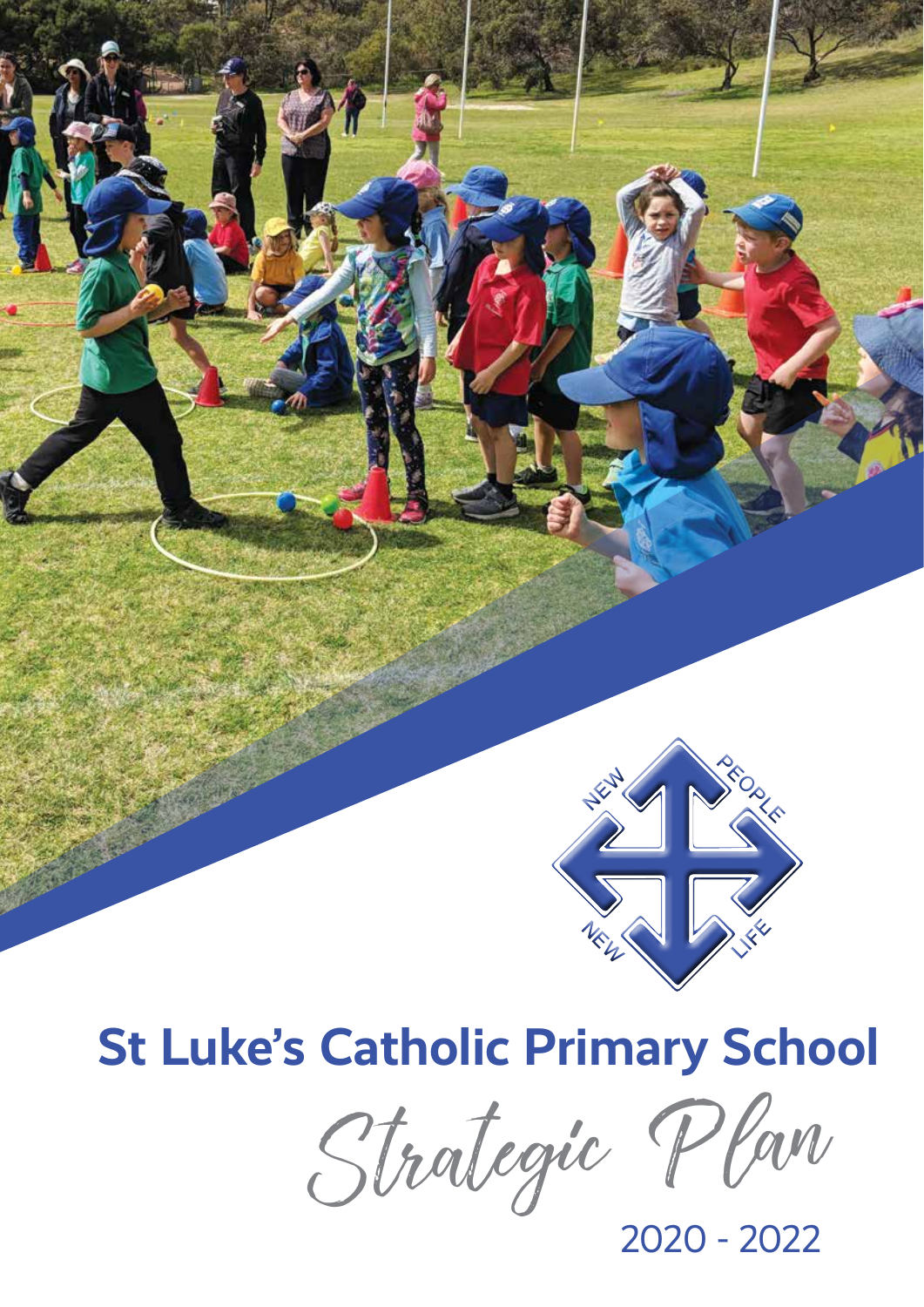

Our Vision

St Luke's Catholic Primary School is a vibrant and inclusive Catholic community where students are provided opportunities to grow and become unique individuals. The school proudly follows the example of St Luke, the patron saint of students, and his call to embrace people and life. In doing so we aspire to be a place that,

> INCLUSIVENESS - everyone belongs FORGIVENESS - everyone makes mistakes SERVICE - use your power well ATTENTIVENESS - see God in every moment COURAGE - stand up for what is right LOYALTY - speak well of others PERSONAL BEST - let your light shine

# … challenges each child to learn, play, love and serve, to be the best version of themselves.

To bring about our Vision requires action and this occurs through our values:

At St Luke's we are future focussed and optimistic - people and life renewed.

Overarching Outcomes

**CATHOLIC IDENTITY:** Inspire Christ-centred leaders ... challenging all to serve **OUTCOME:** Increased age-appropriate opportunities for students to

Increased age-appropriate opportunities for students to serve others.

**EDUCATION:** Be a Catholic school of excellence ... challenging all to learn and play **OUTCOME:** Students show greater confidence, creativity, joy & resilience in their learn Students show greater confidence, creativity, joy & resilience in their learning and relationships.

**COMMUNITY:** Be a Catholic pastoral community ... challenging all to love<br> **OUTCOME:** Positive partnerships between families. staff. parish and the Positive partnerships between families, staff, parish and the wider community are maintained.

**STEWARDSHIP:** Be accessible, affordable and sustainable ... challenging all to maintain our inclusiveness<br>**OUTCOME:** All demonstrate acceptance and inclusiveness – through our policies, fees and actions. All demonstrate acceptance and inclusiveness – through our policies, fees and actions.

• Promote our school's Rainbow Values in class, at assemblies, using the raffle tickets and House points each term. • Build very strong links between School and Parish by praying together and sharing in the Eucharist through Class Masses,

# Strategic Objective 1: **WORSHIPPING TOGETHER AS A FAITH-FILLED COMMUNITY**

Strategies: • Revisit the implementation of Explicit Instruction (E.I.) in all classrooms from PK to Year 6 with Learning Intentions and Success Criteria. • Implement a whole school approach to Reading, Writing, Spelling, Punctuation and Grammar.

- 
- Liturgies, feast day and sacramental celebrations.
- Provide interactive Parent Evenings as part of all the Sacramental Programmes.
- Review the Evangelisation Plan on an annual basis.

• Sacramental programme becoming Parish based, which will be fostered by the school in line with CEWA policy.

- 
- 
- 
- 



# Strategic Objective 2: **REACHING OUT BEING A WELCOMING COMMUNITY**

- Strategies: Restructure Literacy and Numeracy support roles to accommodate the changing needs of students.
	- Upskilling staff on how to implement creative apps and programmes to utilise ICT to enhance learning outcomes for all students.
	- Build staff capacity to ensure current pedagogy is used in teaching and learning.
	- Provide opportunities for staff to take on leadership roles.
	- Provide opportunities for staff to engage in wider community social justice programs.
- 
- Strategies: Invite outlying communities to attend special services Easter and Christmas, Feast Day.
	- Link Harmony Day and our Cultural Diversity Day each year to celebrate the different cultures in our school and parish. • Ensure Aboriginal Education is integrated into learning areas and for our school to acknowledge the Wadjuk people as the
	- traditional custodians of the land upon which our school is situated.
		- School to support the Parish Youth Group by encouraging Youth Group leaders to present at school assemblies, and advertisement of Youth Group events through the school newsletter.
	-
- Strategic Objective 3: **ENCOURAGE THE JOYFUL EXPRESSION OF FAITH IN THE SCHOOL AND HOME**
- Strategies: Highlight our Rainbow Values and Making Jesus Real language in our school.
	- Plan a staff retreat biannually for faith formation. • Use retreats to support students' faith development in sacramental years.
	- Student leaders attend various Masses that highlight and celebrate our Catholic faith.
	-
	- Students work together to assist and action different social justice organisations to target the vulnerable, poor and marginalised. • Investigate opportunities for parent and child faith formation.
	- Design a prayer garden for students, staff and parents to visit and pray.





Education

## Strategic Objective 1: **EDUCATING THE WHOLE CHILD**

• Elaborate on the WA Curriculum Scope and Sequence for Numeracy and Literacy to ensure a whole school approach to instruction

• Analyse the data collected from various school based and national assessments to inform teaching outcomes and ensure appropriate

• Develop play-based learning concepts, using a variety of research based philosophies in Pre-Kindy to Year 2.

- 
- 
- and language content is explicitly taught, as set out in our annual School Improvement Plan. intervention and extension occurs.
- 
- Use independent assessments in Years 3 6 to identify gifted and talented students entering the SHINE program.
- Develop leadership skills through the school Leadership Programme and Student Councillors for Years 4 6.
- Implement a sensory room and mindfulness opportunities across the school.

# Strategic Objective 2: **BUILDING STAFF CAPACITY**

- 
- Develop opportunities to ensure more professional conversations and collegiality amongst staff and other schools.

Strategies: • Provide a climate and culture for deep learning – interactive learning environments where students are deeply engaged and motivated.

- 
- 

# Strategic Objective 3: **NURTURE A LOVE OF LEARNING WHERE CHILDREN HAVE AN OPPORTUNITY TO DEVELOP TO THEIR POTENTIAL**

- 
- Collaborate with the wider community to promote our school.
- Student Council to plan events for our school to be involved in promoting community service and social justice awareness.
- Provide opportunities for students to learn ICT using 1:1 iPads in Years 4-6 in the classroom. • Introduce a public speaking programme, linked to the Telethon Speech and Hearing Outpost Speak Up Awards.
- 
- Introduce parent information sessions to educate parents about current curriculum (what) and instruction (how) practices. • Introduce a transition to secondary school programme for upper primary classes.
- Ensure essential skills are taught in LOTE, Physical Education, Art, Science, Music and Dance



Principal*'*s Message

Developing a new Strategic Plan is both crucial and exciting in the life of St Luke's Catholic Primary School. The directions which our school community will pursue over the next three years have been discerned through a comprehensive consultation process, involving staff, students, parents, School Board and members of our Parents and Friends Executive. Importantly, this process has allowed reflection on what is required for us to be a Catholic School that, like our patron Saint Luke, advocates for the children, the poor and for social justice.

This plan is organised around the four key domains of our Catholic Identity, Education, Community and Stewardship. While preparing this Strategic Plan has provided an opportunity to reflect on our journey to date and to acknowledge and celebrate our strengths, we have also been challenged to identify areas for improvement over the next three years, as we strive to shape a better future.

The challenges facing many of our young people and their families today make a strong case for the need to consciously equip our youth with sound, healthy life skills and to foster in them a sense of identity, concern, and compassion for others. A strong focus on the well-being of every student will continue to be a priority in this Strategic Plan. At St Luke's School, our commitment is to developing all our students as whole Christian persons. I look forward to continuing to work in partnership with staff, parents, parish and the wider community, as we progress this new Strategic Plan, strengthening our commitment to providing an outstanding Catholic education for all our students at St Luke's Catholic Primary School.

**Andrew Kelly** Principal



Catholic Identity